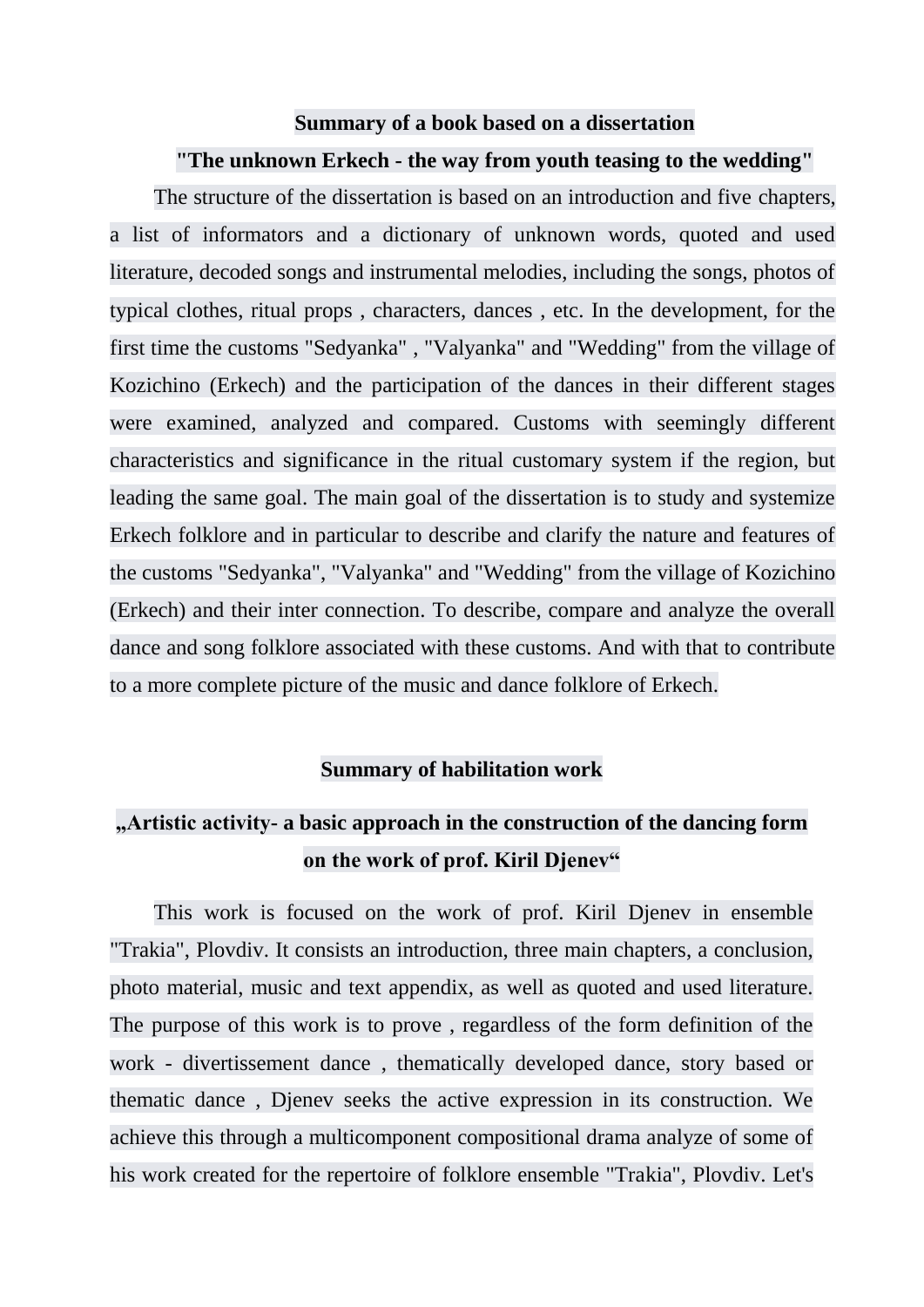start with the light divertissement forms of "Thracian dance" and "festive Thracian dance", go through the stage transformation of the ritual practices of bulgarians in the dances "Kudi" and "st. George's day", to reach the complex effective dance forms and perfection in the construction of folk theater in the works "Shepherd and forest girl " and "Horo in Sofia". bearing in mind that Dzhenev builds his theoretical thought on the basis of his practical erudition, so we proceed from our knowledge in the field of Bulgarian folk choreography, we proceed from the simplified dance description and by detailing the individual dramatic components we decipher various life and holiday summaries made. by the author and weave them into their active message.

1. *"Овчар и Юда девойка – творческият поглед на проф. Кирил Дженев към мистиката на родопския фолклор", Сборник с доклади от международна научна конференция "Наука, образование и иновации в областта на изкуството" – 24-26 октомври 2019 г. , АМТИИ "Проф. Асен Диамандиев" – Пловдив, 2019, ISBN 978-954-2963-56-1, стр. 333-339*

**Abstract:** This report aims to look and summarize the creative searches of prof. Kiril Djenev at the realization of the dance "Shepherd and Forest girl". Here we will try to make full music and dance analysis of the work, taking into account the regularities of dramaturgy. The importance of the publication is backed with thoughts and thesis from prof. Kiril Djenev, as well as quotes to support the report's statements and focus.

2. *"Действеният подход в изграждането на дивертисметния танц – основен белег в творчеството на проф. Кирил Дженев" , Сборник с доклади от национална научна конференция "Пролетни научни четения" 2020. , АМТИИ "Проф. Асен Диамандиев" – Пловдив, 2020, ISSN 1314-7005, стр. 112-119*

**Abstract:** The article discusses the issue in the construction of the divertissment folklore dance. The issue developed in this publication will be feasible through a compositional dramatic analysis of the emblematic